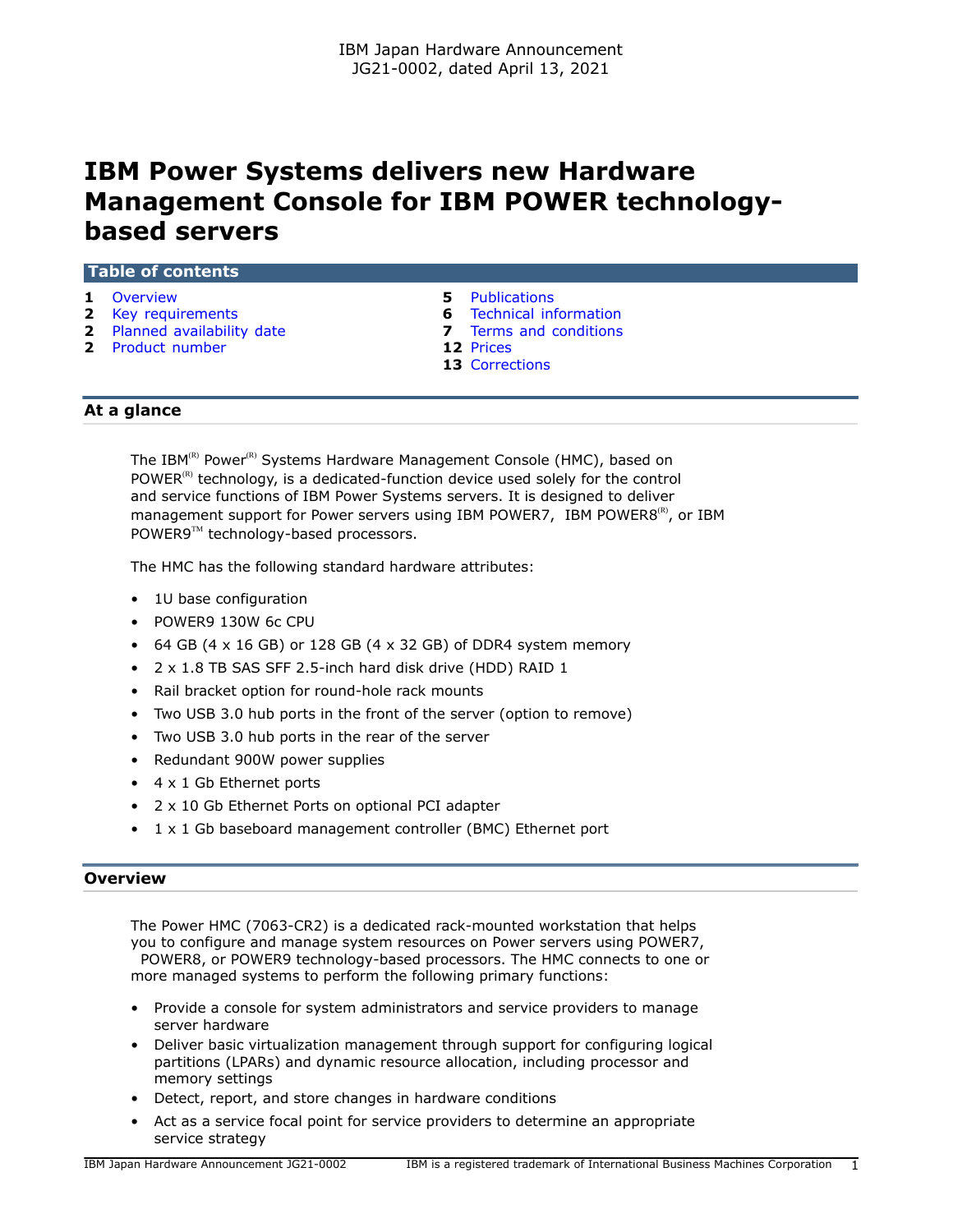- Display operating system session terminals for each partition
- Provide the call home focal point for managed servers
- Display ASMI menus for managed servers

The HMC also supports advanced service functions, including guided repair and verify, concurrent firmware updates for managed systems, and around-the-clock error reporting with Electronic Service Agent for faster support.

The HMC is delivered with its machine code preinstalled on the HDD. After the HMC is installed and connected to a managed system, you can perform system management tasks.

The HMC machine code does not have provisions for loading or running additional applications that are not related to hardware management or service. All of the tasks needed to maintain the managed system, the underlying operating system, and the HMC machine code are available by using the HMC management interface.

IBM offers integration of the Power HMC into racks before shipping.

**Note:** IBM also offers the Power Systems virtual HMC (vHMC) as a softwarebased alternative to the HMC appliance. The vHMC software is delivered in the form of a prebuilt virtual machine (VM) that can be downloaded and deployed on IBM PowerVM<sup>(R)</sup> or various x86 virtualization platforms. The vHMC software is updated in alignment with updates to the HMC appliance.

Due to client demand, HMC V9.2 code is now available for 7042-CR9 HMC. HMC V9.2 will be the last supported HMC code release for 7042-CR9. POWER9 servers with 950 firmware (FW950) or later, if managed by an HMC, require either the x86-based HMC, 7042-CR9, POWER-based HMC, 7063-CR1 or later; or the HMC Virtual Appliance, 5765-HMW (x86 based), or 5765-HMB (POWER based) or later. For additional information, see the [HMC Support Matrix](https://www14.software.ibm.com/webapp/set2/flrt/sas?page=mtm-supported-hmc).

# <span id="page-1-0"></span>**Key requirements**

See the [Hardware requirements](#page-5-1) and [Software requirements](#page-5-2) section for details.

#### <span id="page-1-1"></span>**Planned availability date**

May 21, 2021

# <span id="page-1-2"></span>**Product number**

The following are newly announced features on the specific models of the IBM Power Systems 7063 machine type:

| Description                                 | Machine | Model           | Feature |
|---------------------------------------------|---------|-----------------|---------|
|                                             | type    | number          | number  |
| Hardware Management Console                 | 7063    | CR <sub>2</sub> |         |
| Hardware Management Console License for CR2 | 7063    | CR <sub>2</sub> | 0964    |
| Rack Indicator, Rack #1                     | 7063    | CR <sub>2</sub> | 4651    |
| Rack Indicator, Rack #2                     | 7063    | CR <sub>2</sub> | 4652    |
| Rack Indicator, Rack #3                     | 7063    | CR <sub>2</sub> | 4653    |
| Rack Indicator, Rack #4                     | 7063    | CR <sub>2</sub> | 4654    |
| Rack Indicator, Rack #5                     | 7063    | CR <sub>2</sub> | 4655    |
| Rack Indicator, Rack #6                     | 7063    | CR <sub>2</sub> | 4656    |
| Rack Indicator, Rack #7                     | 7063    | CR <sub>2</sub> | 4657    |
| Rack Indicator, Rack #8                     | 7063    | CR <sub>2</sub> | 4658    |
| Rack Indicator, Rack #9                     | 7063    | CR <sub>2</sub> | 4659    |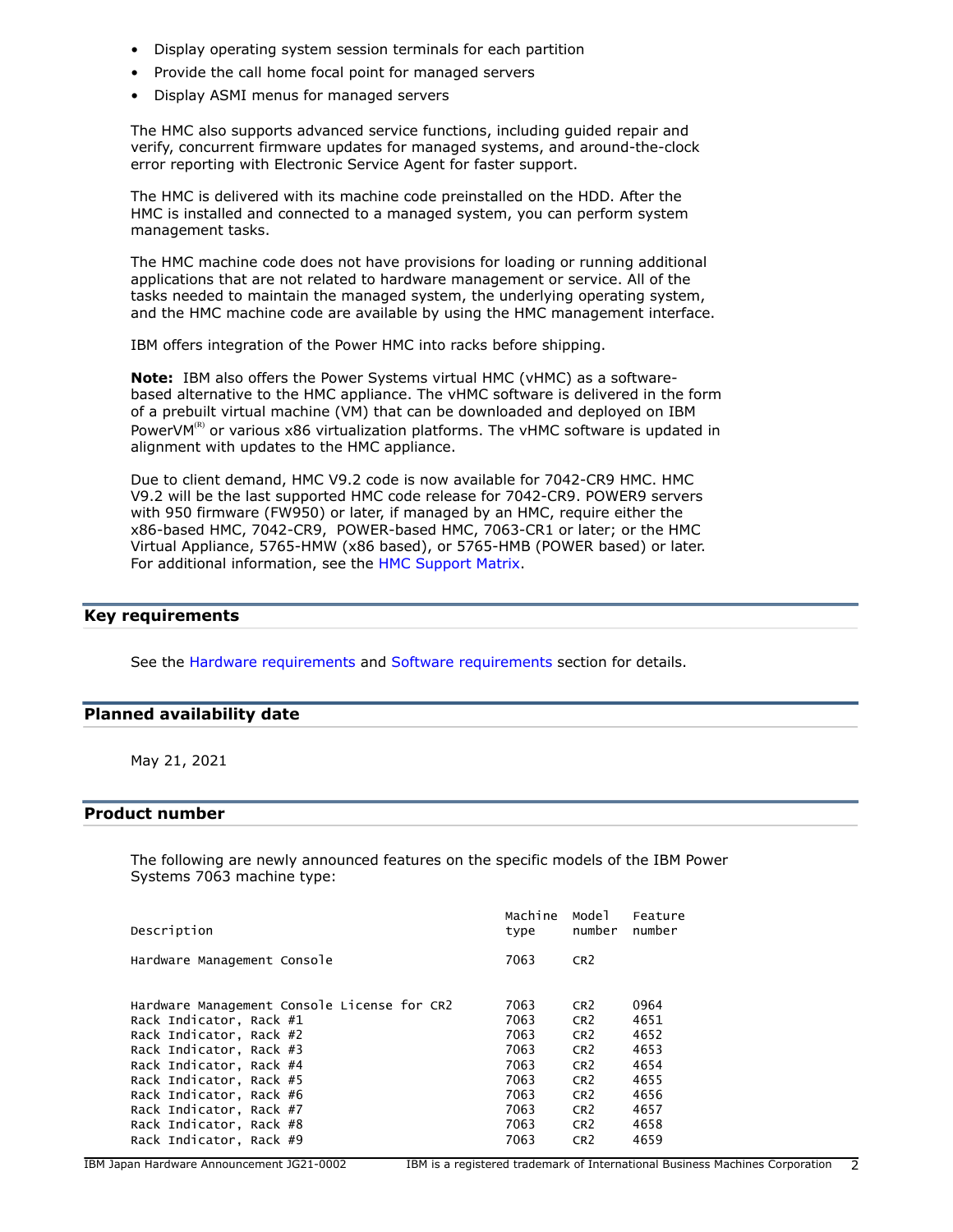| Rack Indicator, Rack #10                                  | 7063 | CR <sub>2</sub> | 4660        |
|-----------------------------------------------------------|------|-----------------|-------------|
| Rack Indicator, Rack #11                                  | 7063 | CR <sub>2</sub> | 4661        |
| Rack Indicator, Rack #12                                  | 7063 | CR <sub>2</sub> | 4662        |
| Rack Indicator, Rack #13                                  | 7063 | CR <sub>2</sub> | 4663        |
| Rack Indicator, Rack #14                                  | 7063 | CR <sub>2</sub> | 4664        |
| Rack Indicator, Rack #15                                  | 7063 | CR <sub>2</sub> | 4665        |
| Rack Indicator, Rack #16                                  | 7063 | CR <sub>2</sub> | 4666        |
| Power Cord 4.3m (14-ft), Drawer to IBM PDU (250V/         |      |                 |             |
| 10A)                                                      | 7063 | CR <sub>2</sub> | 6458        |
| Power Cord 4.3m (14-ft), Drawer To OEM PDU                |      |                 |             |
| (125V, 15A)                                               | 7063 | CR <sub>2</sub> | 6460        |
| Power Cord 4.3m (14-ft), Drawer to Wall/OEM PDU           |      |                 |             |
| $(250V/15A)$ U.S.                                         | 7063 | CR <sub>2</sub> | 6469        |
| Power Cord $1.8m$ (6-ft), Drawer to Wall (125V/15A)       | 7063 | CR <sub>2</sub> | 6470        |
| Power Cord 2.7m (9-ft), Drawer to Wall/OEM PDU            |      |                 |             |
| (250V/10A)                                                | 7063 | CR <sub>2</sub> | 6471        |
| Power Cord 2.7m (9-ft), Drawer to Wall/OEM PDU            |      |                 |             |
| (250V/16A)                                                | 7063 | CR <sub>2</sub> | 6472        |
| Power Cord 2.7m (9-ft), Drawer to Wall/OEM PDU            |      |                 |             |
| (250V/10A)                                                | 7063 | CR <sub>2</sub> | 6473        |
| Power Cord 2.7m (9-ft), Drawer to Wall/OEM PDU,           |      |                 |             |
| (250V/13A)                                                | 7063 | CR <sub>2</sub> | 6474        |
| Power Cord 2.7m (9-ft), Drawer to Wall/OEM PDU,           |      |                 |             |
| (250V/16A)                                                | 7063 | CR <sub>2</sub> | 6475        |
| Power Cord 2.7m (9-ft), Drawer to Wall/OEM PDU,           |      |                 |             |
| (250V/10A)                                                | 7063 | CR <sub>2</sub> | 6476        |
| Power Cord 2.7m (9-ft), Drawer to Wall/OEM PDU,           |      |                 |             |
| (250V/16A)                                                | 7063 | CR <sub>2</sub> | 6477        |
| Power Cord 2.7 M(9-foot), To Wall/OEM PDU,                |      |                 |             |
| (250V, 16A)                                               | 7063 | CR <sub>2</sub> | 6478        |
| Power Cord 2.7m (9-ft), Drawer to Wall/OEM PDU,           |      |                 |             |
| (125V/15A or 250V/10A )                                   | 7063 | CR <sub>2</sub> | 6488        |
| Power Cord 2.7m (9-ft), Drawer to Wall/OEM PDU,           |      |                 |             |
| (250V/10A)                                                | 7063 | CR <sub>2</sub> | 6493        |
| Power Cord 2.7m (9-ft), Drawer to Wall/OEM PDU,           |      |                 |             |
| (250V/10A)                                                | 7063 | CR <sub>2</sub> | 6494        |
| Power Cord 2.7M (9-foot), To Wall/OEM PDU,                |      |                 |             |
| (250V, 10A)                                               | 7063 | CR <sub>2</sub> | 6496        |
| Power Cable - Drawer to IBM PDU, 200-240V/10A             | 7063 | CR <sub>2</sub> | 6577        |
| Power Cord 2.7M (9-foot), To Wall/OEM PDU,                |      |                 |             |
| (125V, 15A)                                               | 7063 | CR <sub>2</sub> | 6651        |
| Power Cord 2.7M (9-foot), To Wall/OEM PDU,<br>(250v, 15A) | 7063 | CR <sub>2</sub> | 6659        |
| Power Cord 4.3m (14-ft), Drawer to Wall/OEM PDU           |      |                 |             |
| (125V/15A)                                                | 7063 | CR <sub>2</sub> | 6660        |
| Power Cord 2.8m (9.2-ft), Drawer to IBM PDU,              |      |                 |             |
| (250V/10A)                                                | 7063 | CR <sub>2</sub> | 6665        |
| Power Cord 4.3M (14-foot), Drawer to OEM PDU,             |      |                 |             |
| (250V, 15A)                                               | 7063 | CR <sub>2</sub> | 6669        |
| Power Cord 2.7M (9-foot), Drawer to IBM PDU,              |      |                 |             |
| 250V/10A                                                  | 7063 | CR <sub>2</sub> | 6671        |
| Power Cord 2M (6.5-foot), Drawer to IBM PDU,              |      |                 |             |
| 250V/10A                                                  | 7063 | CR <sub>2</sub> | 6672        |
| Power Cord 2.7m (9-ft), Drawer to Wall/OEM PDU,           |      |                 |             |
| (250V/10A)                                                | 7063 | CR <sub>2</sub> | 6680        |
| AC Power Supply - 900W                                    | 7063 | CR <sub>2</sub> | EB2L        |
| RAID1 Enabled                                             | 7063 | CR <sub>2</sub> | EB2T        |
| Front of Panel without USB ports                          | 7063 | CR <sub>2</sub> | EBZ0        |
| Front of Panel with 2x USB ports                          | 7063 | CR <sub>2</sub> | EBZ1        |
| Front of Panel without USB ports - OEM                    | 7063 | CR <sub>2</sub> | EBZ2        |
| Front of Panel with 2x USB ports - OEM                    | 7063 | CR <sub>2</sub> | EBZ3        |
| 1.8 TB 10K RPM 4K SAS HDD SFF                             | 7063 | CR <sub>2</sub> | EHMD        |
| Power Cable - Drawer to IBM PDU (250V/10A)                | 7063 | CR <sub>2</sub> | ELC5        |
| 16 GB DDR4 Memory                                         | 7063 | CR <sub>2</sub> | EM62        |
| 32 GB DDR4 Memory                                         | 7063 | CR <sub>2</sub> | EM63        |
| PCIe2 2-port 10/1GbE BaseT RJ45 Adapter                   | 7063 | CR <sub>2</sub> | <b>ENOW</b> |
|                                                           |      |                 |             |
|                                                           |      |                 |             |
| 6-core 3.0 GHz POWER9 Processor                           | 7063 | CR <sub>2</sub> | EP75        |
| Fixed Length Rail Kit for 7063-CR2                        | 7063 | CR <sub>2</sub> | ERK0        |
| Adjustable Length Rail Kit for 7063-CR2                   | 7063 | CR <sub>2</sub> | ERK1        |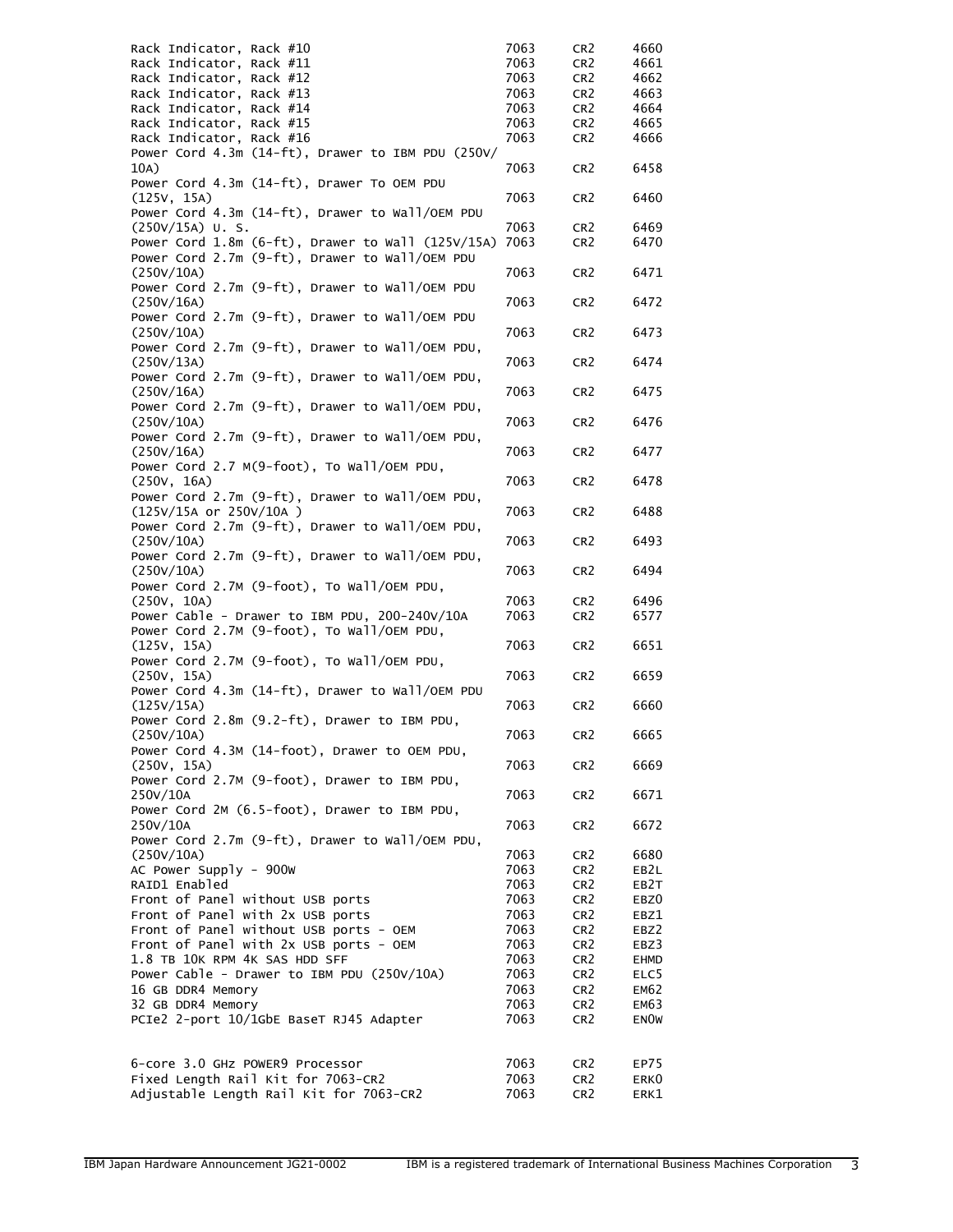The following are features already announced for the IBM Power Systems 7063 machine type:

| Description           | Machine | Model           | Feature |
|-----------------------|---------|-----------------|---------|
|                       | tvpe    | number          | number  |
| One CSC Billing Unit  | 7063    | CR <sub>2</sub> | 0010    |
| Ten CSC Billing Units | 7063    | CR <sub>2</sub> | 0011    |

| Custom Service Specify, Rochester Minn, USA                                      | 7063 | CR <sub>2</sub> | 1140              |
|----------------------------------------------------------------------------------|------|-----------------|-------------------|
| One and only one rack indicator feature is required on                           |      |                 |                   |
| all orders (#4650 to #4666).                                                     |      |                 |                   |
| Rack Indicator- Not Factory Integrated                                           | 7063 | CR <sub>2</sub> | 4650              |
| HMC/Server Order Linkage Indicator                                               | 7063 | CR <sub>2</sub> | 9069              |
| Order Routing Indicator- System Plant                                            | 7063 | CR <sub>2</sub> | 9169              |
| Language Group Specify - US English                                              | 7063 | CR <sub>2</sub> | 9300              |
| Month Indicator                                                                  | 7063 | CR <sub>2</sub> | 9461              |
| Day Indicator                                                                    | 7063 | CR <sub>2</sub> | 9462              |
| Hour Indicator                                                                   | 7063 | CR <sub>2</sub> | 9463              |
| Minute Indicator                                                                 | 7063 | CR <sub>2</sub> | 9464              |
| Qty Indicator                                                                    | 7063 | CR <sub>2</sub> | 9465              |
| Countable Member Indicator                                                       | 7063 | CR <sub>2</sub> | 9466              |
| Language Group Specify - Dutch                                                   | 7063 | CR <sub>2</sub> | 9700              |
| Language Group Specify - French                                                  | 7063 | CR <sub>2</sub> | 9703              |
| Language Group Specify - German                                                  | 7063 | CR <sub>2</sub> | 9704              |
| Language Group Specify - Polish                                                  | 7063 | CR <sub>2</sub> | 9705              |
| Language Group Specify - Norwegian                                               | 7063 | CR <sub>2</sub> | 9706              |
| Language Group Specify - Portuguese                                              | 7063 | CR <sub>2</sub> | 9707              |
| Language Group Specify - Spanish                                                 | 7063 | CR <sub>2</sub> | 9708              |
| Language Group Specify - Italian                                                 | 7063 | CR <sub>2</sub> | 9711              |
| Language Group Specify - Canadian French                                         | 7063 | CR <sub>2</sub> | 9712              |
| Language Group Specify - Japanese                                                | 7063 | CR <sub>2</sub> | 9714              |
| Language Group Specify - Traditional Chinese                                     |      |                 |                   |
| (Taiwan)                                                                         | 7063 | CR <sub>2</sub> | 9715              |
| Language Group Specify - Korean                                                  | 7063 | CR <sub>2</sub> | 9716              |
| Language Group Specify - Turkish                                                 | 7063 | CR <sub>2</sub> | 9718              |
| Language Group Specify - Hungarian                                               | 7063 | CR <sub>2</sub> | 9719              |
| Language Group Specify - Slovakian                                               | 7063 | CR <sub>2</sub> | 9720              |
| Language Group Specify - Russian                                                 | 7063 | CR <sub>2</sub> | 9721              |
| Language Group Specify - Simplified Chinese (PRC)                                | 7063 | CR <sub>2</sub> | 9722              |
| Language Group Specify - Czech                                                   | 7063 | CR <sub>2</sub> | 9724              |
| Language Group Specify - Romanian                                                | 7063 | CR <sub>2</sub> | 9725              |
| Language Group Specify - Croatian                                                | 7063 | CR <sub>2</sub> | 9726              |
| Language Group Specify - Slovenian                                               | 7063 | CR <sub>2</sub> | 9727              |
| Language Group Specify - Brazilian Portuguese                                    | 7063 | CR <sub>2</sub> | 9728              |
| Language Group Specify - Thai                                                    | 7063 | CR <sub>2</sub> | 9729              |
| SP Warranty and Maintenance 5Y 24x7 Same Day ORT                                 | 7063 | CR <sub>2</sub> | B <sub>OLP</sub>  |
| SP Hard Drive/Media Retention - Power 5 years                                    | 7063 | CR <sub>2</sub> | B <sub>0</sub> PR |
| ServicePac ${}^{\textrm{\tiny{(R)}}}$ for Basic Selection for Power 5 years 7063 |      | CR <sub>2</sub> | <b>BOSR</b>       |
| SP WAMO 3Y 24x7 SD                                                               | 7063 | CR <sub>2</sub> | <b>BOUW</b>       |
|                                                                                  |      |                 |                   |
|                                                                                  |      |                 |                   |

| ServicePac for Basic Selection for Power 3 years 7063 CR2 |  |  |  |  | BOVC |
|-----------------------------------------------------------|--|--|--|--|------|
|                                                           |  |  |  |  |      |

| SP HDR/MR POWER 3Y                              | 7063 | CR <sub>2</sub> | B <sub>0</sub> VH |
|-------------------------------------------------|------|-----------------|-------------------|
| Custom Service Specify, Mexico                  | 7063 | CR <sub>2</sub> | <b>ECSM</b>       |
| Custom Service Specify, Poughkeepsie, USA       | 7063 | CR <sub>2</sub> | <b>ECSP</b>       |
| IBM Power Private Cloud Rack Solution Indicator | 7063 | CR <sub>2</sub> | ELG <sub>2</sub>  |
| S&H - No Charge                                 | 7063 | CR <sub>2</sub> | ESC <sub>0</sub>  |
| S&H-a                                           | 7063 | CR <sub>2</sub> | FSC5              |

The following are newly announced features on the specific models of the IBM Power Systems 7014 and 7965 machine type: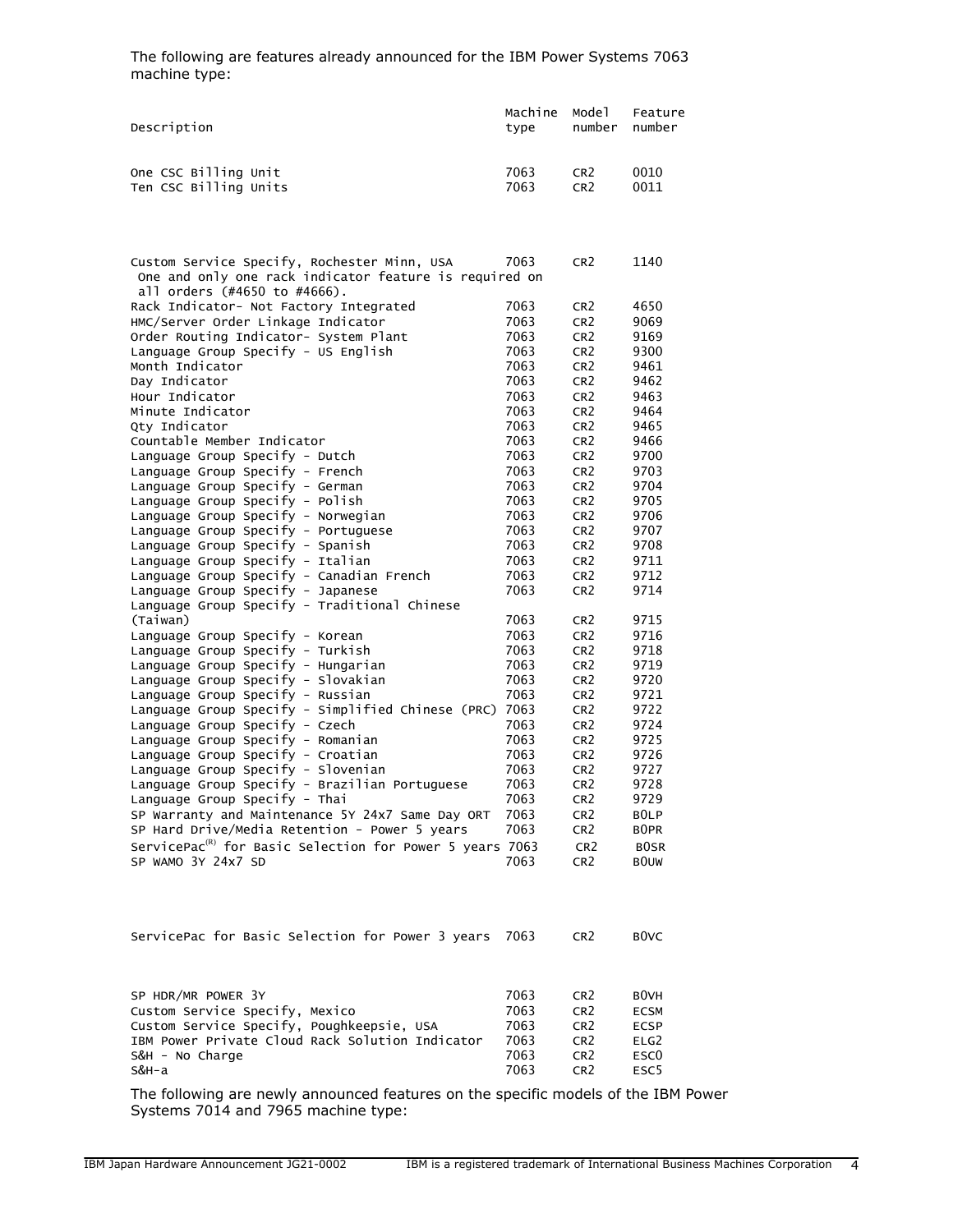# **Planned Availability Date May 21, 2021**

## *New Feature*

| Description                   | Machine              | Model                         | Feature     |
|-------------------------------|----------------------|-------------------------------|-------------|
|                               | type                 | number                        | number      |
| Rack Content Specify 7063-CR2 | 7014<br>7014<br>7965 | T <sub>00</sub><br>T42<br>S42 | <b>ERCN</b> |

# <span id="page-4-0"></span>**Publications**

No publications are shipped with the announced products.

To access the IBM Publications Center Portal, go to the [IBM Publications Center](https://www.ibm.com/resources/publications) website.

The Publications Center is a worldwide central repository for IBM product publications and marketing material with a catalog of 70,000 items. Extensive search facilities are provided. A large number of publications are available online in various file formats, which can currently be downloaded.

# **National language support**

Not applicable

# **Services**

## **IBM Systems Lab Services**

IBM Systems Lab Services offers a wide array of services available for your enterprise. It brings expertise on the latest technologies from the IBM development community and can help with your most difficult technical challenges.

IBM Systems Lab Services exists to help you successfully implement emerging technologies so as to accelerate your return on investment and improve your satisfaction with your IBM systems and solutions. Services examples include initial implementation, integration, migration, and skills transfer on IBM systems solution capabilities and recommended practices. IBM Systems Lab Services is one of the service organizations of IBM's world-renowned IBM Systems Group development labs.

For details on available services, contact your IBM representative or go to the [IBM](https://www.ibm.com/it-infrastructure/services/lab-services) [Systems Lab Services](https://www.ibm.com/it-infrastructure/services/lab-services) website.

# **Global Technology Services**

IBM services include business consulting, outsourcing, hosting services, applications, and other technology management.

These services help you learn about, plan, install, manage, or optimize your IT infrastructure to be an on-demand business. They can help you integrate your highspeed networks, storage systems, application servers, wireless protocols, and an array of platforms, middleware, and communications software for IBM and many non-IBM offerings. IBM is your one-stop shop for IT support needs.

For details on available services, contact your IBM representative or go to the [IBM](http://www.ibm.com/services/) [Global Technology Services](http://www.ibm.com/services/)<sup>(R)</sup> website.

For details on available IBM Business Continuity and Recovery Services, contact your IBM representative or go to the [Resiliency Services](http://www.ibm.com/services/continuity) website.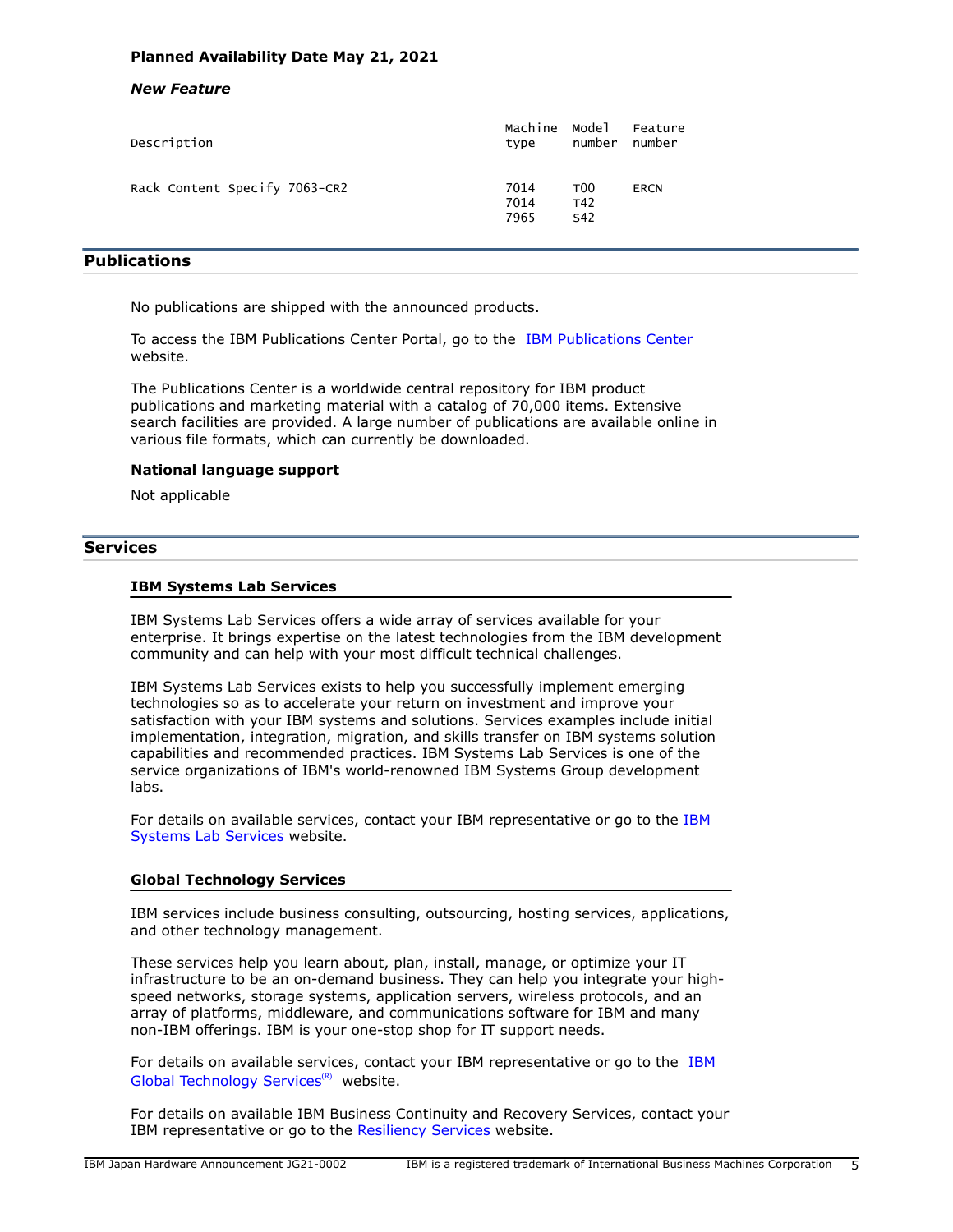# <span id="page-5-0"></span>**Technical information**

## **Specified operating environment**

#### *Physical specifications*

- – Width: 434.10 mm (17.1 in.)
	- Depth: 726.76 mm (28.6 in.)
	- Height: 43.71 mm (1.7 in.)
	- Weight: 17.6 kg (38.8 lb)

To assure installability and serviceability in non-IBM industry-standard racks, review the installation planning information for any product-specific installation requirements.

## *Operating environment*

For some standards and guidelines about the operating environment, see the [ASHRAE-A2](https://www.ashrae.org/standards-research--technology/standards--guidelines) website.

## <span id="page-5-1"></span>*Hardware requirements*

The IBM Power Systems HMC requires a minimum HMC code level V9R2M950. This code level restricts the CR2 model to management of POWER7, POWER8, or POWER9 servers. If you need redundant HMC function, the servers can be attached to two separate HMCs to address availability requirements. All HMCs must have the same level of HMC Licensed Machine Code installed.

Management of multiple servers from an HMC might require the use of an Ethernet hub, which provides a physical connection from the HMC to each server rather than a logical Ethernet connection over a LAN.

[IBM Knowledge Center](https://www.ibm.com/support/knowledgecenter/POWER8/p8ha1/p8ha1_kickoff.htm) provides information about classic and enhanced GUIs for configuring and operating single or multiple managed systems.

# <span id="page-5-2"></span>*Software requirements*

The following web browsers are supported for connection with the HMC Licensed Machine Code V9R2M950:

- $\bullet$  Microsoft<sup>™</sup> Internet Explorer 1082.18362.0.
- Firefox (version 82.0.1 (64-bit).
- Chrome 86.0.4240.111 (Official Build) (64-bit) and Java<sup>TM</sup> 8 Runtime Environment are supported.
- Safari (versions 14.0 and 12.0.5)

The following web browsers are supported for connection with the OpenPower BMC:

- Chrome version 60
- Firefox version 52.1.2
- Microsoft Internet Explorer version 11
- Safari version 10.1.2

# *Limitations*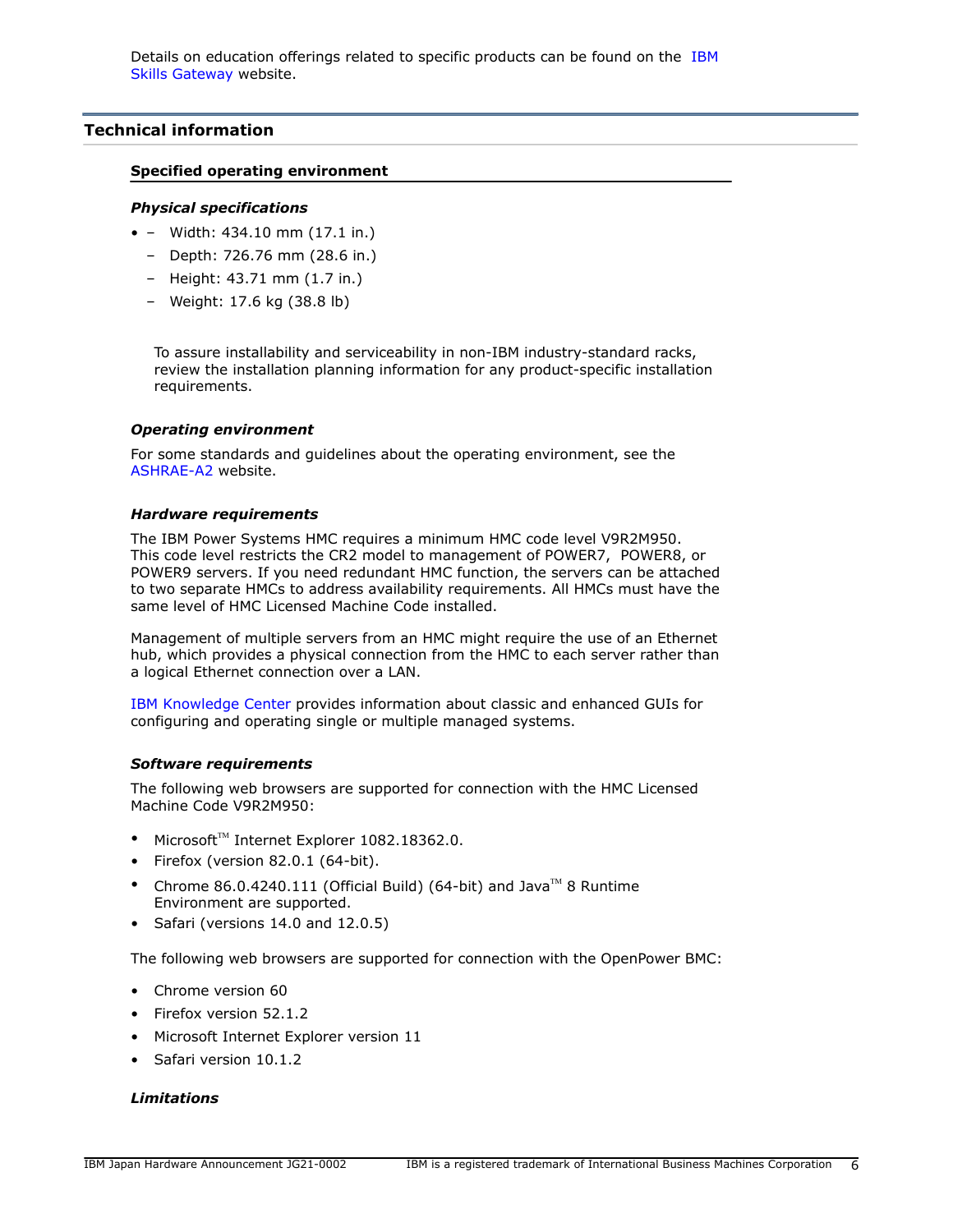- The HMC is a dedicated-function device used only for the control and service functions of the Power servers. It is not available for use as a general purpose computing resource.
- The HMC requires a minimum HMC code level. This code level restricts the HMC to management of POWER7, POWER8, or POWER9 servers.

Integrated repair and verify for CRUs is available at this time in English only. Clients who want access to the translated services guides will be directed to an external website from their HMC.

If additional assistance is required with interpreting English repair and verify:

- Contact the IBM Hardware Support Center (using the method you would normally use to obtain support for your hardware), and ask for Hardware Support. Be sure to have your HMC machine type and serial number available. Indicate that you have problems with translated repair and verify.
- An IBM Service Support Representative (SSR) may be dispatched to your site to assist with your repair and verify activity.
- The HMC and attached servers may not be accessible to you while the SSR is working.

#### **Planning information**

#### *Cable orders*

Additional Ethernet cables are required to attach the HMC to the system central electronics complex. These cables are customer supplied.

An additional Ethernet cable is required for remote management. The cable connects to the baseboard management controller (BMC).

#### **Security, auditability, and control**

This product uses the security and auditability features of the server operating system.

The client is responsible for evaluation, selection, and implementation of security features, administrative procedures, and appropriate controls in application systems and communications facilities.

#### **IBM Systems Lab Services**

For details on available services, contact your IBM representative or go to the [IBM](https://www.ibm.com/it-infrastructure/services/lab-services) [Systems Lab Services](https://www.ibm.com/it-infrastructure/services/lab-services) website.

#### <span id="page-6-0"></span>**Terms and conditions**

#### **Volume orders**

Contact your IBM representative.

#### **Products - terms and conditions**

| <b>Warranty and Additional Coverage</b><br><b>Options:</b> | Coverage Summary: (1)                                        |  |
|------------------------------------------------------------|--------------------------------------------------------------|--|
| Warranty Period:                                           | 1 year                                                       |  |
| Service Level:                                             | IBM On-Site Limited, 9x5 Next Business<br>Day <sup>(1)</sup> |  |

# **Service Upgrade Options** :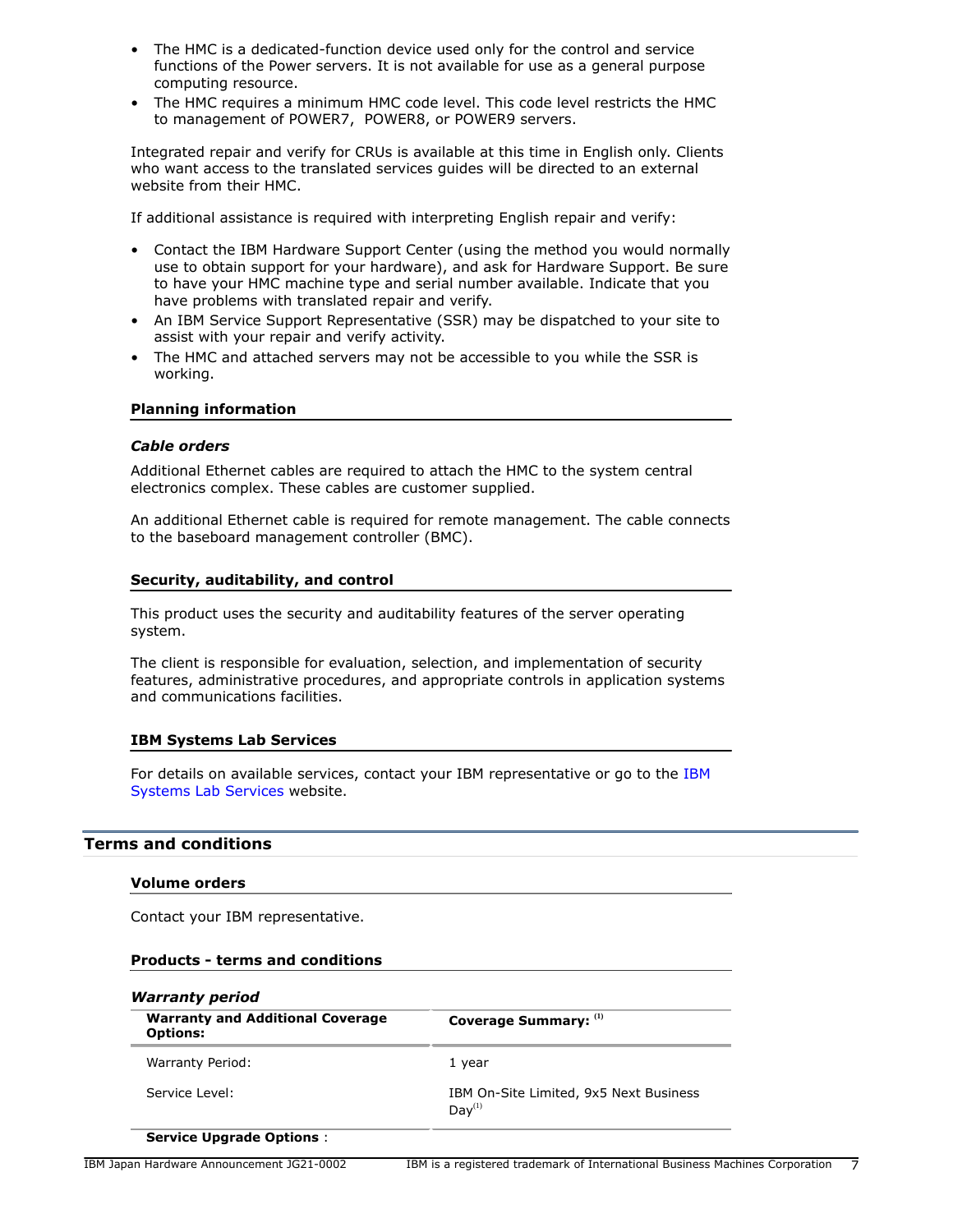| <b>Warranty and Additional Coverage</b><br><b>Options:</b>        | Coverage Summary: (1)                                                        |
|-------------------------------------------------------------------|------------------------------------------------------------------------------|
| Warranty Service Upgrade                                          | IBM On-Site Repair, 9x5 Same Day <sup>(2)</sup> and<br>24x7 Same Day options |
| Maintenance Services (Post-Warranty):                             | IBM On-Site Repair, Next Business Day<br>and Same Day options                |
| IBM Hardware Maintenance Services -<br>committed maintenance: (3) | v                                                                            |

<sup>(1)</sup> Known exception: China and Turkey.

Warranty for China is 1 Year CRU ONLY 9X5 NBD.

Warranty for Turkey is 2 Years CRU and On-site 9X5 NBD.

 $(2)$  offered in US and EMEA only.

(3) not offered in the US.

#### One year

To obtain copies of the IBM Statement of Limited Warranty, contact your reseller or IBM. An IBM part or feature installed during the initial installation of an IBM machine is subject to the full warranty period specified by IBM. An IBM part or feature that replaces a previously installed part or feature assumes the remainder of the warranty period for the replaced part or feature. An IBM part or feature added to a machine without replacing a previously installed part or feature is subject to a full warranty. Unless specified otherwise, the warranty period, type of warranty service, and service level of a part or feature are the same as those for the machine in which it is installed.

## *Warranty service*

If required, IBM provides repair or exchange service depending on the types of warranty service specified for the machine. IBM will attempt to resolve your problem over the telephone, or electronically through an IBM website. Certain machines contain remote support capabilities for direct problem reporting, remote problem determination, and resolution with IBM. You must follow the problem determination and resolution procedures that IBM specifies. Following problem determination, if IBM determines on-site service is required, scheduling of service will depend upon the time of your call, machine technology and redundancy, and availability of parts. If applicable to your product, parts considered Client Replaceable Units (CRUs) will be provided as part of the machine's standard warranty service.

Service levels are response-time objectives and are not guaranteed. The specified level of warranty service may not be available in all worldwide locations. Additional charges may apply outside IBM's normal service area. Contact your local IBM representative or your reseller for country-specific and location-specific information.

# *CRU Service*

IBM provides replacement CRUs to you for you to install. CRU information and replacement instructions are shipped with your machine and are available from IBM upon your request. CRUs are designated as being either a Tier 1 (mandatory) or a Tier 2 (optional) CRU.

# *Tier 1 (mandatory) CRU*

Installation of Tier 1 CRUs, as specified in this announcement, is your responsibility. If IBM installs a Tier 1 CRU at your request, you will be charged for the installation.

# *Tier 2 (optional) CRU*

You may install a Tier 2 CRU yourself or request IBM to install it, at no additional charge.

Based upon availability, CRUs will be shipped for next business day (NBD) delivery. IBM specifies, in the materials shipped with a replacement CRU, whether a defective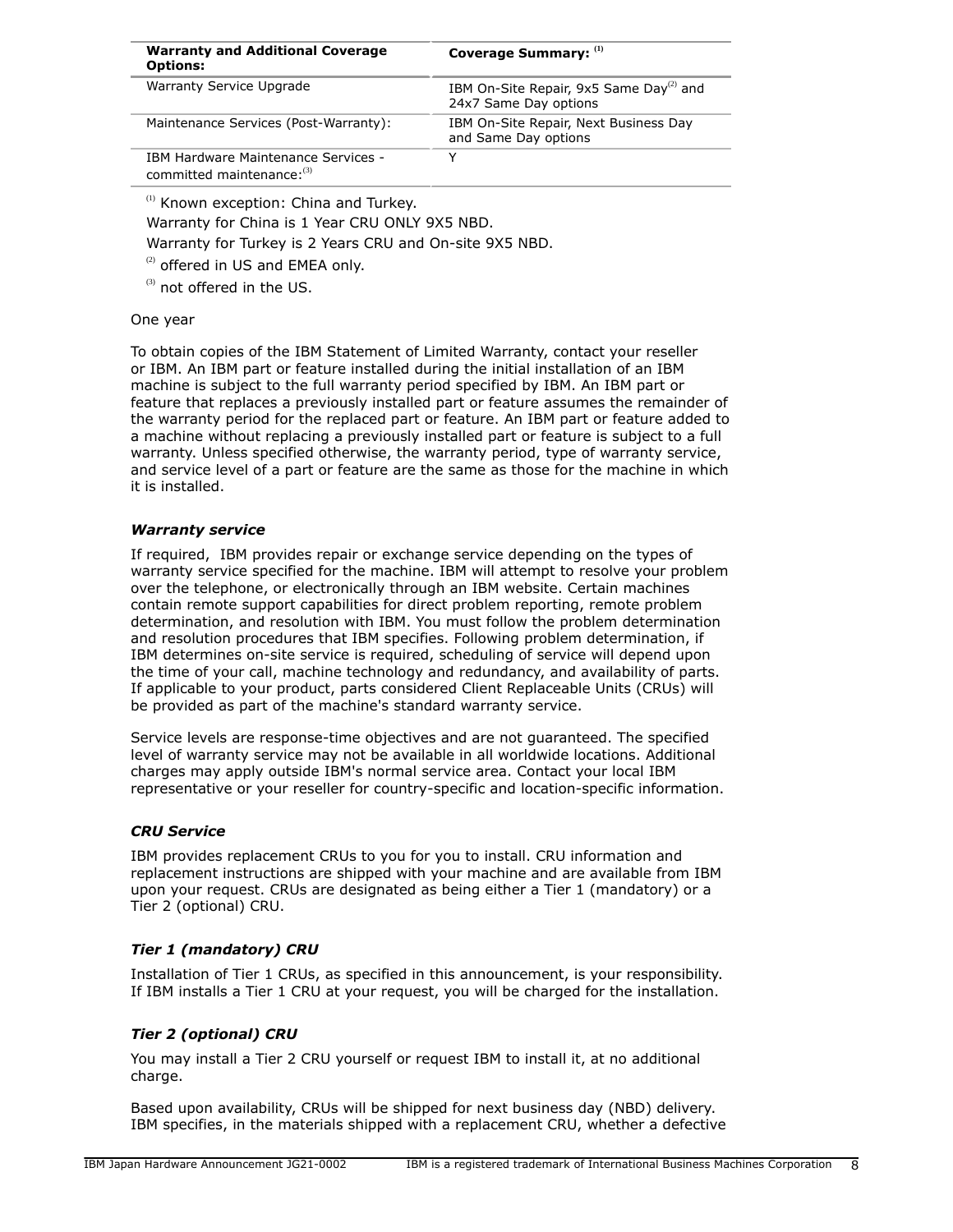CRU must be returned to IBM. When return is required, return instructions and a container are shipped with the replacement CRU. You may be charged for the replacement CRU if IBM does not receive the defective CRU within 15 days of your receipt of the replacement.

The following parts have been designated as Tier 1 CRUs:

- TOD 3.0V Lithium
- Fans
- TPM Card
- AC Power Supply
- Disk
- Memory
- Processor
- Adapter
- Power Cords
- Rails

# *CRU and On-site Service*

At IBM's discretion, you will receive specified CRU service, or IBM will repair the failing machine at your location and verify its operation. You must provide a suitable working area to allow disassembly and reassembly of the IBM machine. The area must be clean, well-lit, and suitable for the purpose.

Service level is:

• 9 hours per day, Monday through Friday, excluding holidays, next business day response. Calls must be received by 3:00 PM local time in order to qualify for next business day response.

# **Non-IBM parts service**

# *Warranty service*

IBM is now shipping machines with selected non-IBM parts that contain an IBM field replaceable unit (FRU) part number label. These parts are to be serviced during the IBM machine warranty period. IBM is covering the service on these selected non-IBM parts as an accommodation to their clients, and normal warranty service procedures for the IBM machine apply.

# *International Warranty Service*

International Warranty Service allows you to relocate any machine that is eligible for International Warranty Service and receive continued warranty service in any country where the IBM machine is serviced. If you move your machine to a different country, you are required to report the machine information to your Business Partner or IBM representative.

The warranty service type and the service level provided in the servicing country may be different from that provided in the country in which the machine was purchased. Warranty service will be provided with the prevailing warranty service type and service level available for the eligible machine type in the servicing country, and the warranty period observed will be that of the country in which the machine was purchased.

The following types of information can be found on the [International Warranty](https://www.ibm.com/systems/support/machine_warranties/iws.html) [Service](https://www.ibm.com/systems/support/machine_warranties/iws.html) website

- Machine warranty entitlement and eligibility
- Directory of contacts by country with technical support contact information
- Announcement Letters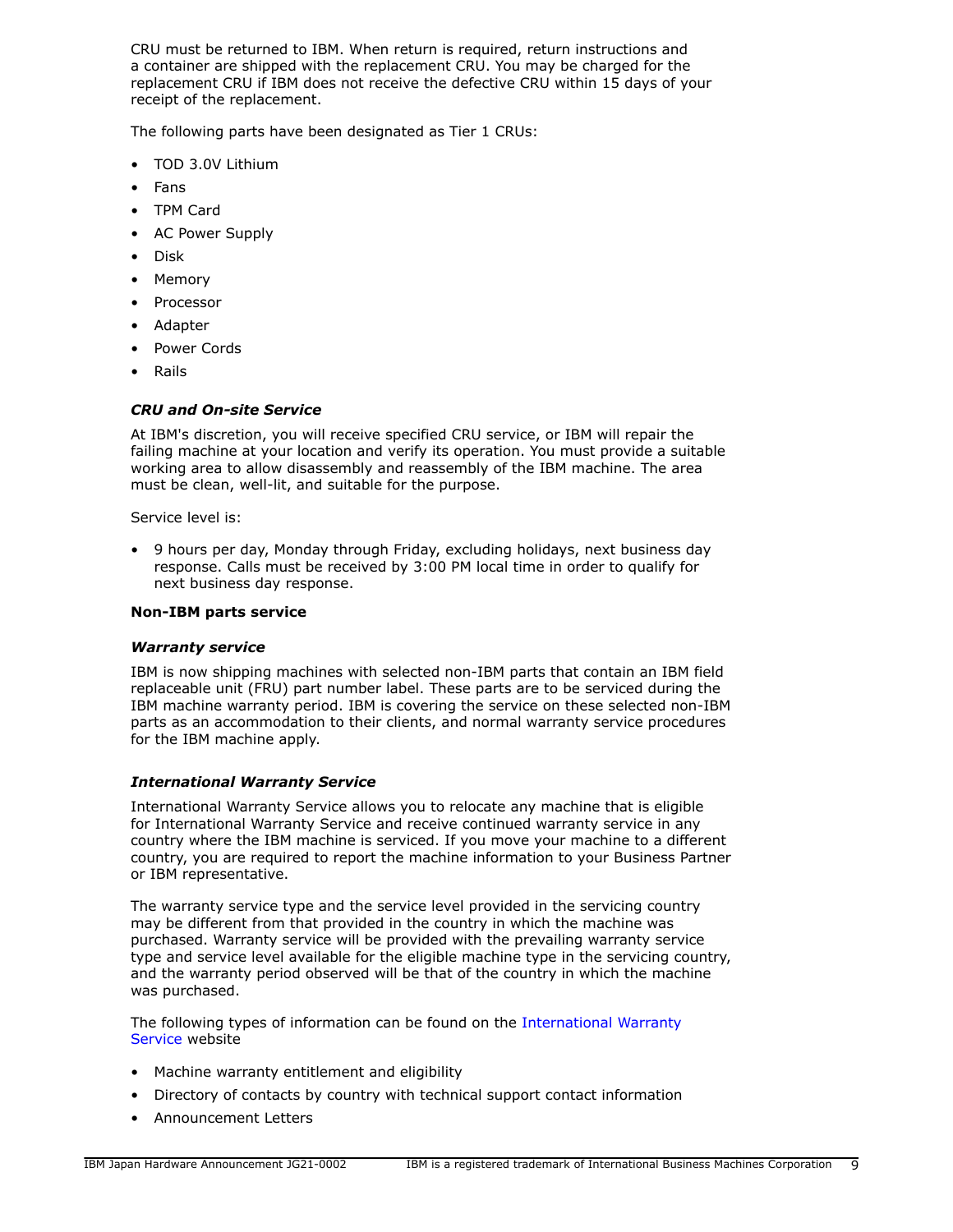# *Warranty service upgrades*

During the warranty period, warranty service upgrades provide an enhanced level of On-site Service for an additional charge. Service levels are response-time objectives and are not guaranteed. See the Warranty services section for additional details.

IBM will attempt to resolve your problem over the telephone or electronically by access to an IBM website. Certain machines contain remote support capabilities for direct problem reporting, remote problem determination, and resolution with IBM. You must follow the problem determination and resolution procedures that IBM specifies. Following problem determination, if IBM determines on-site service is required, scheduling of service will depend upon the time of your call, machine technology and redundancy, and availability of parts.

• IBM On-Site Repair, Same Day On-Site Response Target, Monday-Sunday 00:00-24:00, 365 days a year

## *Maintenance service options*

## *CRU and On-site Service*

At IBM's discretion you will receive CRU service or IBM will repair the failing machine at your location and verify its operation. You must provide a suitable working area to allow disassembly and reassembly of the IBM machine. The area must be clean, well-lit, and suitable for the purpose. The following on-site response-time objectives are available as warranty service upgrades for your machine. Available offerings are:

• 24 hours per day, 7 days a week, same day response. Monday-Sunday 00:00-24:00, 365 days a year

Client Replaceable Units (CRUs) may be provided as part of the machine's standard warranty CRU Service except that you may install a CRU yourself or request IBM installation, at no additional charge, under the CRU and On-site Service level specified above. For additional information on the CRU Service, see the warranty information.

#### **Maintenance services**

If required, IBM provides repair or exchange service depending on the types of maintenance service specified for the machine. IBM will attempt to resolve your problem over the telephone or electronically, through an IBM website. Certain machines contain remote support capabilities for direct problem reporting, remote problem determination, and resolution with IBM. You must follow the problem determination and resolution procedures that IBM specifies. Following problem determination, if IBM determines on-site service is required, scheduling of service will depend upon the time of your call, machine technology and redundancy, and availability of parts. Service levels are response-time objectives and are not guaranteed. The specified level of maintenance service may not be available in all worldwide locations. Additional charges may apply outside IBM's normal service area. Contact your local IBM representative or your reseller for country-specific and location-specific information. The following service selections are available as maintenance options for your machine type.

- IBM On-Site Repair, Next Business Day Response Target, Monday-Friday. Calls must be received by 3:00 PM local time in order to qualify for next business day response.
- IBM On-Site Repair, Same Day On-Site Response Target, Monday-Sunday 00:00-24:00, 365 days a year.

## **IBM Hardware Maintenance Services -- committed maintenance(1)**

Organizations can lose as much as USD100 million per year to downtime related to information and communications technology. IBM Hardware Maintenance Services -- committed maintenance can deliver various guaranteed hardware service for IBM equipment from the moment you call for support worldwide (based on the countries in which IBM has a presence) and around the clock. Through clear response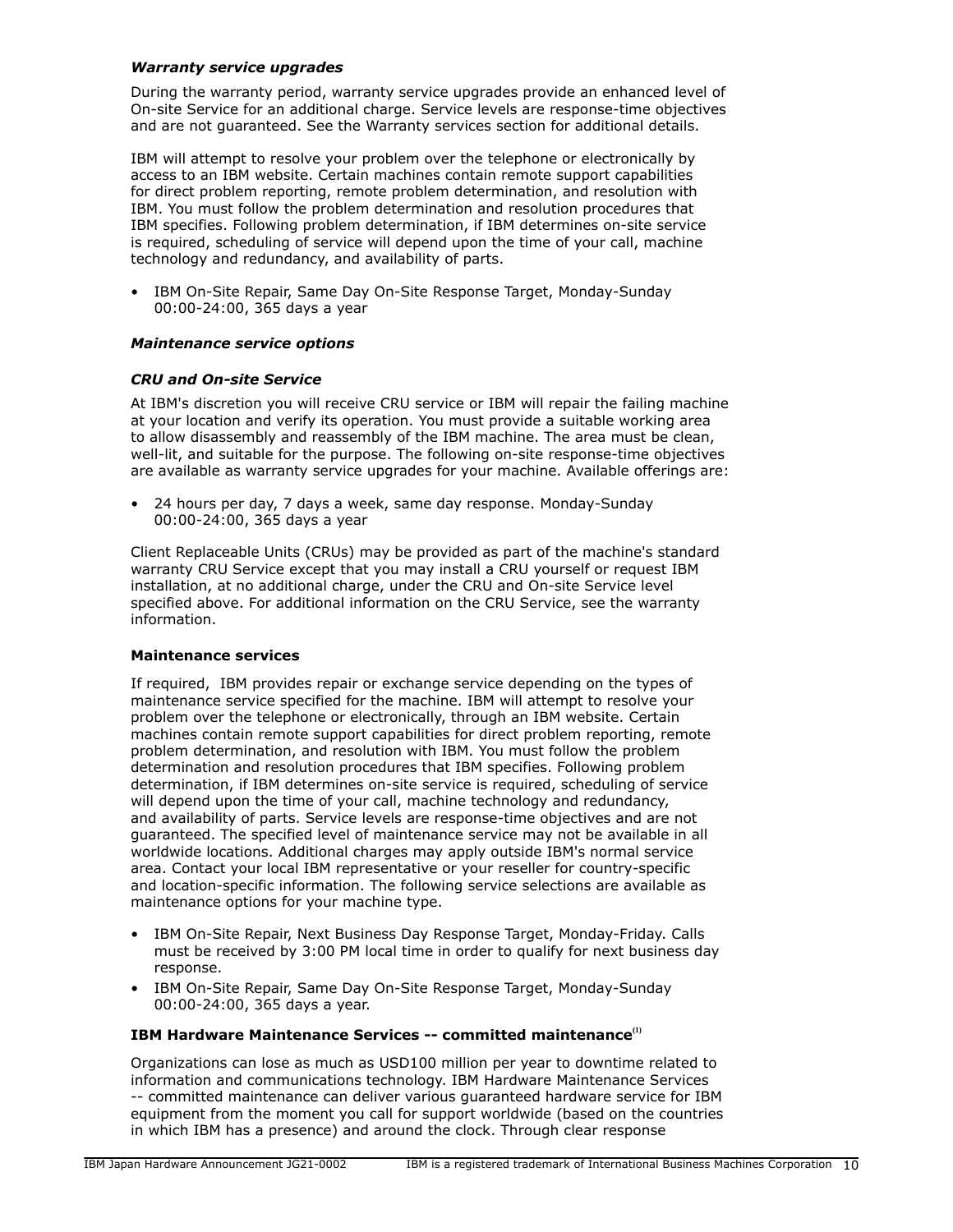targets and standardized service-delivery metrics, we help you optimize your IT infrastructure and reduce the threat of hardware-related outages.

For more information, visit:

## https://www.ibm.com®[/common/ssi/cgi-bin/ssialias?](https://www.ibm.com/common/ssi/cgi-bin/ssialias?subtype=SP&infotype=PM&htmlfid=MTD03128USEN&attachment=MTD03128U) [subtype=SP&infotype=PM&htmlfid=MTD03128USEN&attachment=MTD03128U](https://www.ibm.com/common/ssi/cgi-bin/ssialias?subtype=SP&infotype=PM&htmlfid=MTD03128USEN&attachment=MTD03128U)

 $<sup>(1)</sup>$  Currently not available in the US.</sup>

## *On-site Service*

IBM will repair the failing machine at your location and verify its operation. You must provide a suitable working area to allow disassembly and reassembly of the IBM machine. The area must be clean, well-lit, and suitable for the purpose.

## *Client-Replaceable Unit (CRU) Service*

If your problem can be resolved with a CRU (for example, keyboard, mouse, speaker, memory, or hard disk drive), and depending upon the maintenance service offerings in your geography, IBM will ship the replacement CRU to you for you to install. CRU information and replacement instructions are shipped with your machine and are available from IBM upon your request.

Based upon availability, CRUs will be shipped for next business day delivery. IBM specifies, in the materials shipped with a replacement CRU, whether a defective CRU must be returned to IBM. When return is required, 1) return instructions and a container are shipped with the replacement CRU, and 2) you may be charged for the replacement CRU if IBM does not receive the defective CRU within 15 days of your receipt of the replacement.

CRUs may be provided as part of the machine's standard maintenance service except that you may install a CRU yourself or request IBM installation, at no additional charge, under any of the On-site Service levels specified above.

# *CRU and Machine Exchange Service*

At IBM's discretion you will receive CRU service or IBM will initiate shipment of a replacement machine to your location. You are responsible for its installation and verification of operation. You must pack the failed machine into the shipping container that contained the replacement machine and return the failed machine to IBM. Transportation charges, both ways, are paid by IBM. You may be charged for the replacement machine if IBM does not receive the failed machine within 15 days of your receipt of the replacement.

# **Non-IBM parts service**

Under certain conditions, IBM provides services for selected non-IBM parts at no additional charge for machines that are covered under warranty service upgrades or maintenance services.

This service includes hardware problem determination (PD) on the non-IBM parts (for example, adapter cards, PCMCIA cards, disk drives, memory) installed within IBM machines and provides the labor to replace the failing parts at no additional charge.

If IBM has a Technical Service Agreement with the manufacturer of the failing part, or if the failing part is an accommodations part (a part with an IBM FRU label), IBM may also source and replace the failing part at no additional charge. For all other non-IBM parts, clients are responsible for sourcing the parts. Installation labor is provided at no additional charge, if the machine is covered under a warranty service upgrade or a maintenance service.

#### *Usage plan machine*

Yes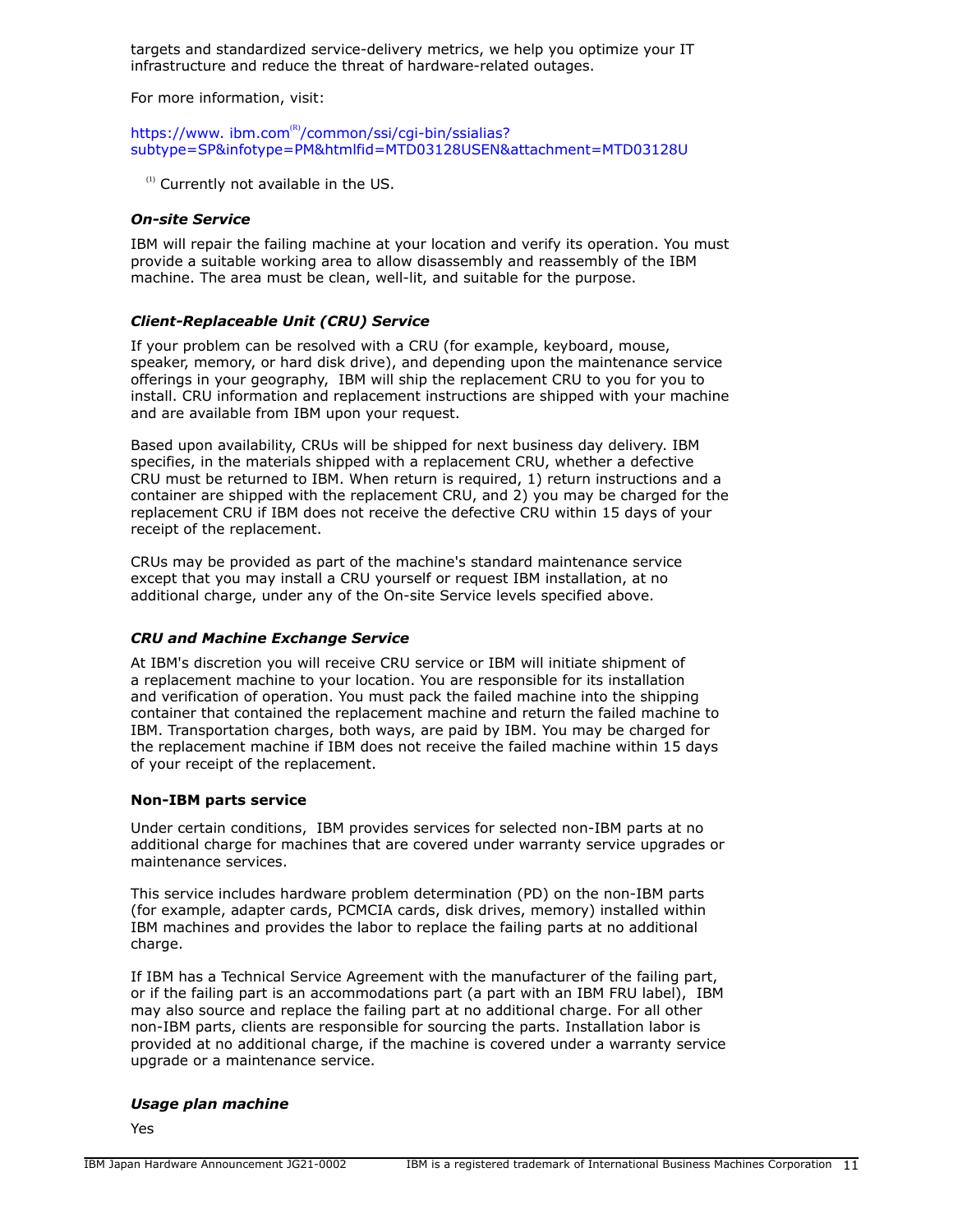## *Average usage plan provisions apply*

No

# *IBM hourly service rate classification*

**Two** 

When a type of service involves the exchange of a machine part, the replacement may not be new, but will be in good working order.

## **General terms and conditions**

#### *Field-installable features*

Yes

## *Model conversions*

No

# *Machine installation*

Client setup. Clients are responsible for installation according to the instructions IBM provides with the machine.

## *Graduated program license charges apply*

No

## *Licensed Machine Code*

IBM Machine Code is licensed for use by a client on the IBM machine for which it was provided by IBM under the terms and conditions of the IBM License Agreement for Machine Code, to enable the machine to function in accordance with its specifications, and only for the capacity authorized by IBM and acquired by the client. You can obtain the agreement by contacting your IBM representative. It can also be found on the [License Agreement for Machine Code and Licensed Internal](http://www.ibm.com/systems/support/machine_warranties/machine_code.html) **[Code](http://www.ibm.com/systems/support/machine_warranties/machine_code.html)** 

Machine using LMC Type Model 7063-CR2

Access to Machine Code updates is conditioned on entitlement and license validation in accordance with IBM policy and practice. IBM may verify entitlement through client number, serial number, electronic restrictions, or any other means or methods employed by IBM in its discretion.

If the machine does not function as warranted and your problem can be resolved through your application of downloadable Machine Code, you are responsible for downloading and installing these designated Machine Code changes as IBM specifies. If you would prefer, you may request IBM to install downloadable Machine Code changes; however, you may be charged for that service.

# *Educational allowance*

Educational allowance: A reduced charge is available to qualified education clients. The educational allowance may not be added to any other discount or allowance.

The educational allowance is 5% for the products in this announcement.

## <span id="page-11-0"></span>**Prices**

For all local charges, contact your IBM representative.